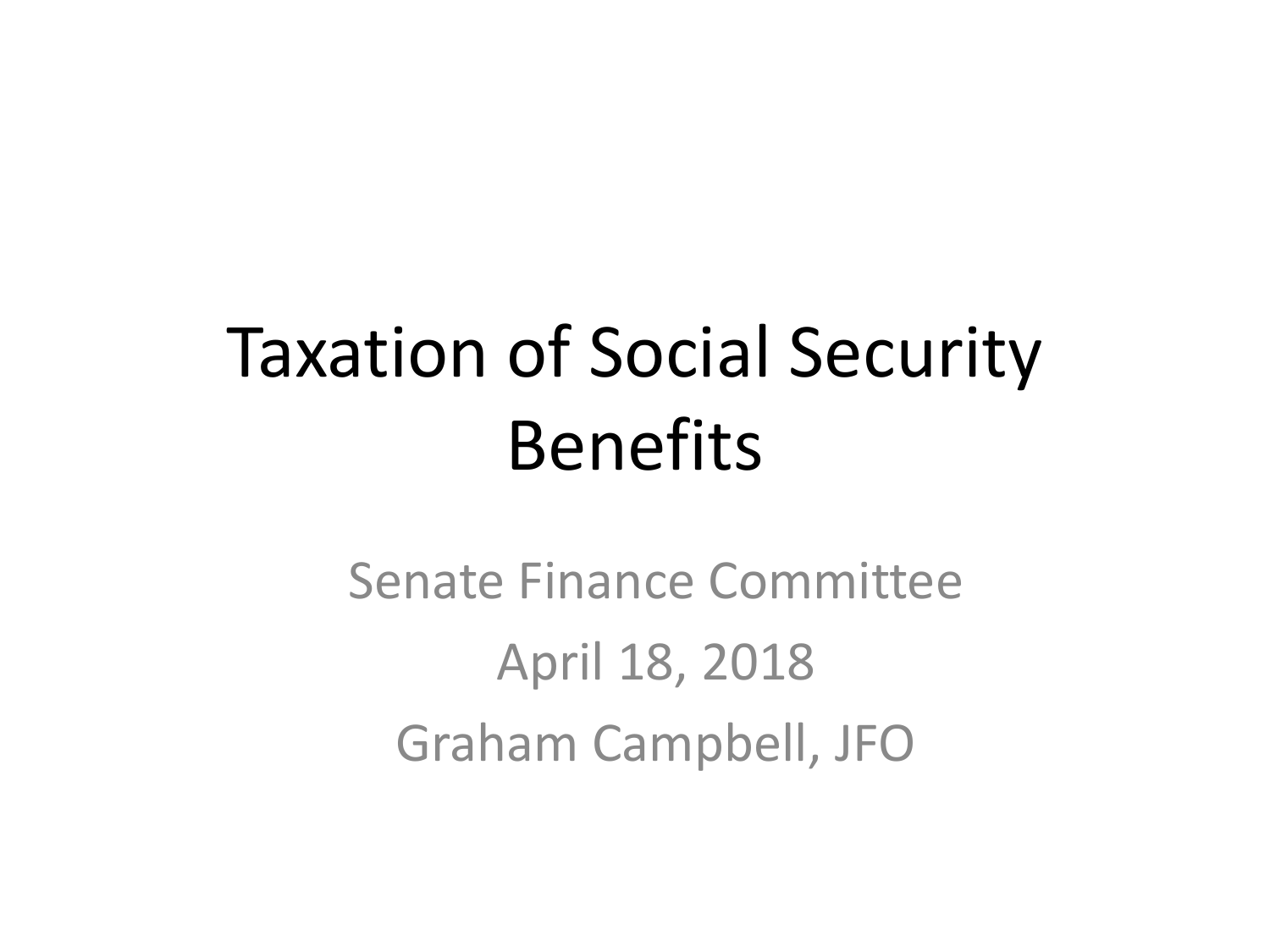#### Total vs. Taxable Social Security Benefits

- Total social security benefits=the amount received from the SSA
- Taxable social security benefits
	- Federal government allows a certain percentage of benefits to be exempted from taxation.
	- At least 15% of the benefits are exempted and up to 100% may be exempt depending on the taxpayer's combined income and filing status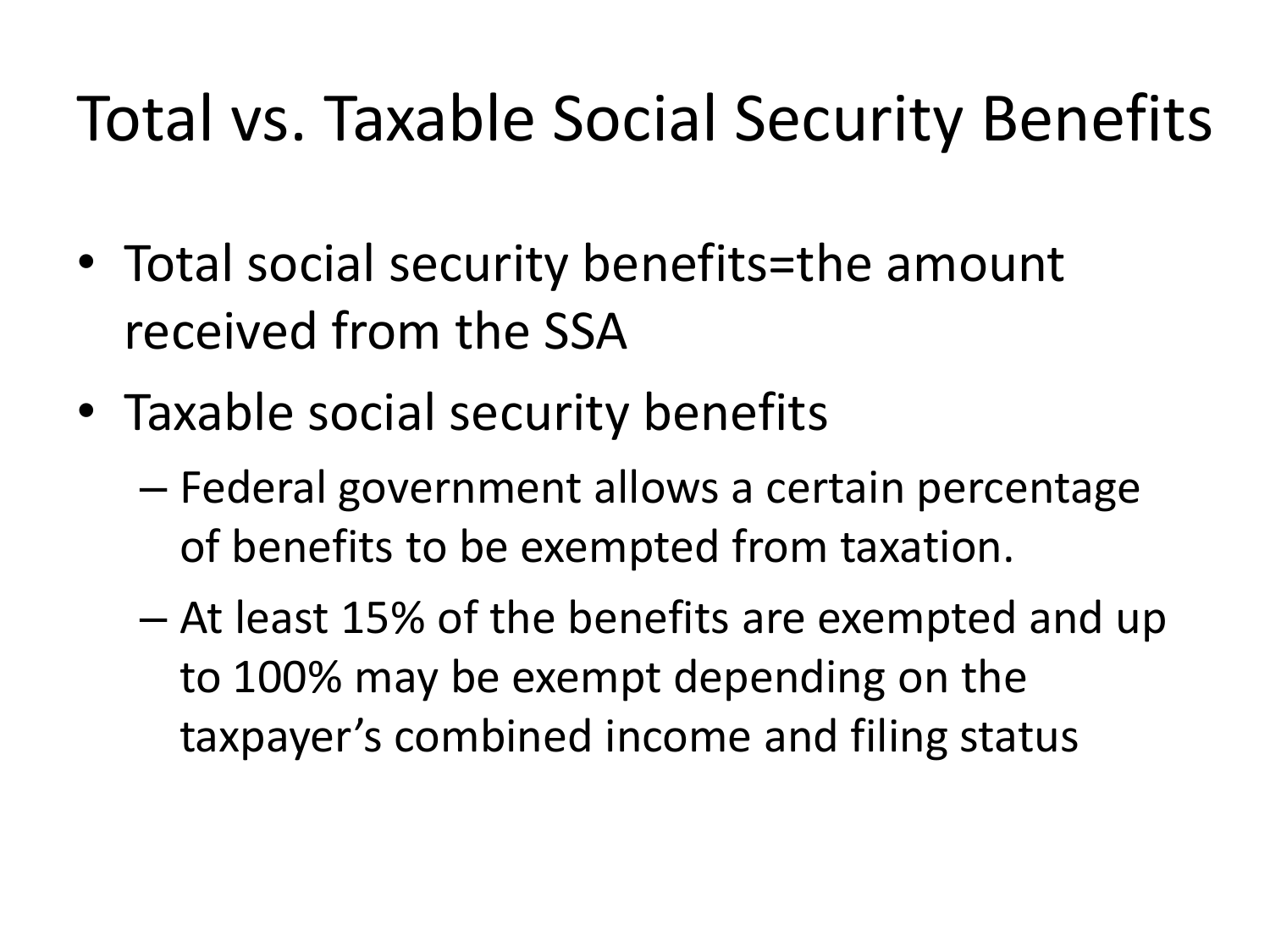#### Federal Taxation Social Security Benefits

- **"Combined income"=** Adjusted Gross Income + nontaxable interest +1/2 of Social Security benefits.
	- Income thresholds do not grow with inflation.

| <b>I cucial Taxation of Obelal Occurrity Deficitio</b> |                             |                                             |  |  |
|--------------------------------------------------------|-----------------------------|---------------------------------------------|--|--|
| <b>Combined Income</b>                                 | % of Social Security        |                                             |  |  |
| Single                                                 | <b>Married Filing Joint</b> | <b>Benefits exempt</b>                      |  |  |
| $<$ \$25,000                                           | $<$ \$32,000                | All 100% Exempt                             |  |  |
| $$25,001 - $34,000$                                    | $$32,001 - $44,000$         | Up to 50% Exempt                            |  |  |
| \$34,001 and over                                      | \$44,001 and over           | At least 15% exempt<br>and up to 50% exempt |  |  |

#### **Eadaral Tavation of Social Security Renafits**

Source: Social Security Administration (https://www.ssa.gov/planners/taxes.html)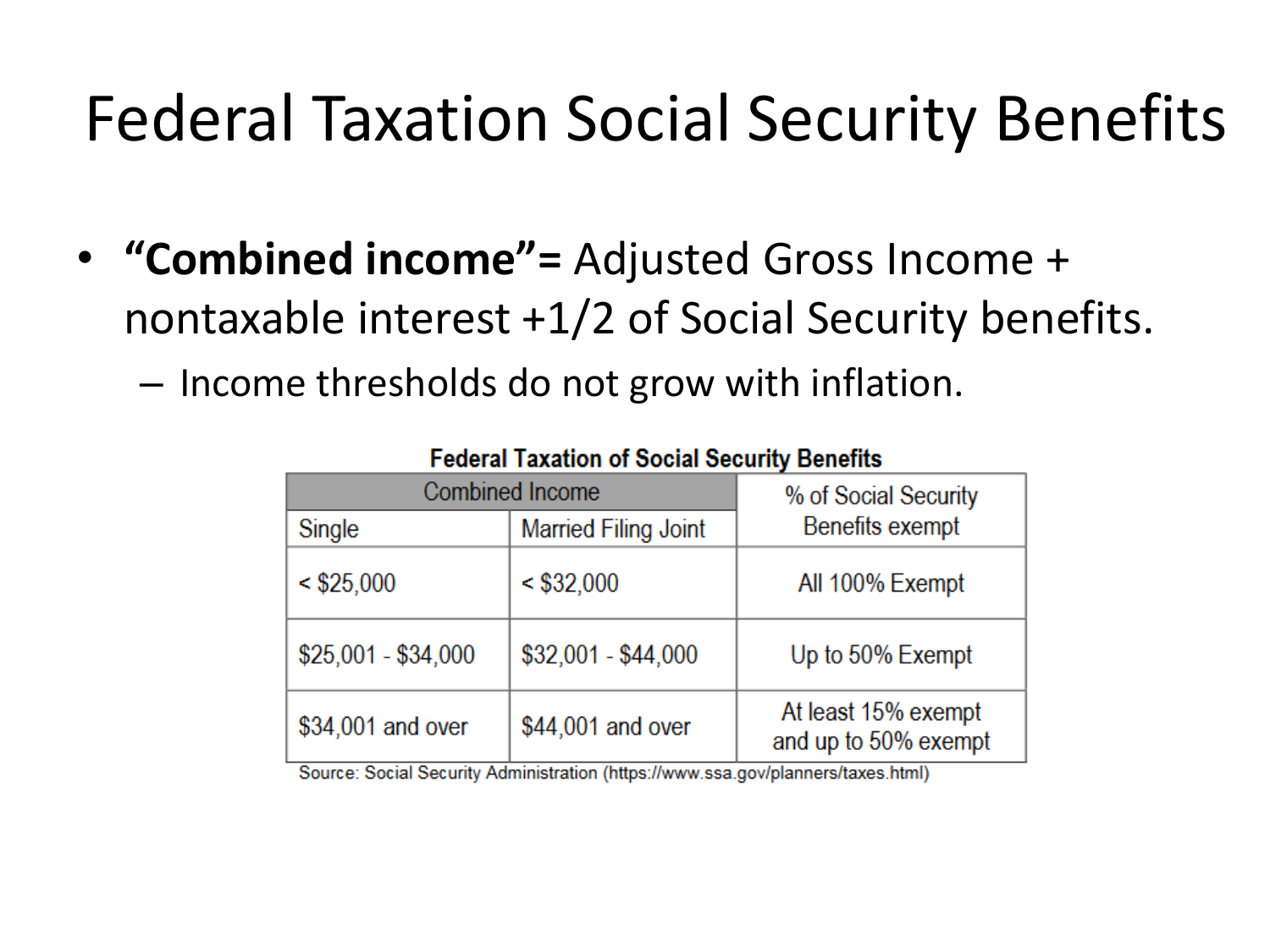#### Tax Year 2014 Data

**Vermont Income Tax on Social Security Benefits**

|                        | <b>Resident Details by Decile</b>             |                  |                           |                      | <b>Total Social Security Benefits (SSB)</b> |                                        | <b>Taxable Social Security Benefits</b> |                    |                                  |                                    |                            |                  |                                       |
|------------------------|-----------------------------------------------|------------------|---------------------------|----------------------|---------------------------------------------|----------------------------------------|-----------------------------------------|--------------------|----------------------------------|------------------------------------|----------------------------|------------------|---------------------------------------|
| <b>Decile</b>          | <b>AGI Range</b><br><b>Resident Taxpayers</b> |                  | Total #<br><b>Returns</b> | # with<br><b>SSB</b> | <b>Total SSB</b>                            | <b>Average Total SSB</b><br>per return | # Pay<br><b>SSB</b>                     | Tax on Taxable SSB | Average<br>Taxable<br><b>SSB</b> | Total Tax<br>Paid on<br><b>SSB</b> | Average<br><b>Tax Paid</b> | % SSB<br>Taxable | % Returns<br>with SSB that<br>Pay Tax |
|                        | Less than                                     | 5,041            | 37,604                    | 10,570               | 172,978,609                                 | 16,365                                 | 34                                      | 97,888             | 2,879                            | 30                                 |                            | $0.1\%$          | 0.3%                                  |
| 2                      | 5,041                                         | 11,692           | 37,603                    | 8,654                | 147,662,026                                 | 17,063                                 | 109                                     | 526,884            | 4,834                            | 227                                | 2                          | $0.4\%$          | 1.3%                                  |
| 3                      | 11,692                                        | 19,212           | 37,603                    | 8,219                | 150,427,491                                 | 18,302                                 | 1,584                                   | 1,834,908          | 1,158                            | 18,081                             | 11                         | 1.2%             | 19.3%                                 |
| 4                      | 19,212                                        | 27,144           | 37,603                    | 6,120                | 117,031,526                                 | 19,123                                 | 4,839                                   | 10,558,862         | 2,182                            | 208,773                            | 43                         | $9.0\%$          | 79.1%                                 |
| 5                      | 27,144                                        | 35,829           | 37,603                    | 5,266                | 105,040,871                                 | 19,947                                 | 5,194                                   | 23,283,001         | 4,483                            | 515,895                            | 99                         | 22.2%            | 98.6%                                 |
| 6                      | 35,829                                        | 46,969           | 37,603                    | 5,430                | 106,896,304                                 | 19,686                                 | 5,428                                   | 44,075,266         | 8,120                            | 1,368,645                          | 252                        | 41.2%            | 100.0%                                |
|                        | 46,969                                        | 62,426           | 37,603                    | 6,746                | 135,332,627                                 | 20,061                                 | 6,746                                   | 86,817,824         | 12,870                           | 3,075,923                          | 456                        | 64.2%            | 100.0%                                |
| 8                      | 62,426                                        | 83,939           | 37,603                    | 7,674                | 163,449,926                                 | 21,299                                 | 7,674                                   | 129,396,413        | 16,862                           | 5,232,468                          | 682                        | 79.2%            | 100.0%                                |
| 9                      | 83,939                                        | 118,823          | 37,603                    | 7,565                | 186,817,100                                 | 24,695                                 | 7,566                                   | 158,131,283        | 20,900                           | 7,371,453                          | 974                        | 84.6%            | 100.0%                                |
| 10                     |                                               | 118,823 and Over | 37,608                    | 7,545                | 214,669,110                                 | 28,452                                 | 7,545                                   | 180,918,760        | 23,979                           | 11,489,910                         | 1,523                      | 84.3%            | 100.0%                                |
| <b>Resident Totals</b> |                                               |                  | 321,806                   | 73,789               | 1,500,305,590                               | 20,332                                 | 46,719                                  | 635,641,089        | 13,606                           | 30,374,502                         | 650                        | 42.4%            | 63.3%                                 |
|                        | Non Resident Totals                           |                  | 54,230                    | 7,018                | 171,319,543                                 | 24,411                                 | 5,863                                   | 111,115,593        | 18,952                           | 1,093,096                          | 186                        | 64.9%            | 83.5%                                 |
|                        | <b>Total all Tax Returns</b>                  |                  | 376,036                   | 80,807               | ,671,625,133                                | 20,687                                 | 52,582                                  | 746,756,682        | 14,202                           | 31,467,599                         | 598                        | 44.7%            | 65.1%                                 |

Note: These data represent tax returns, not individuals or households. A tax return could include more than one Social Security Beneficiary.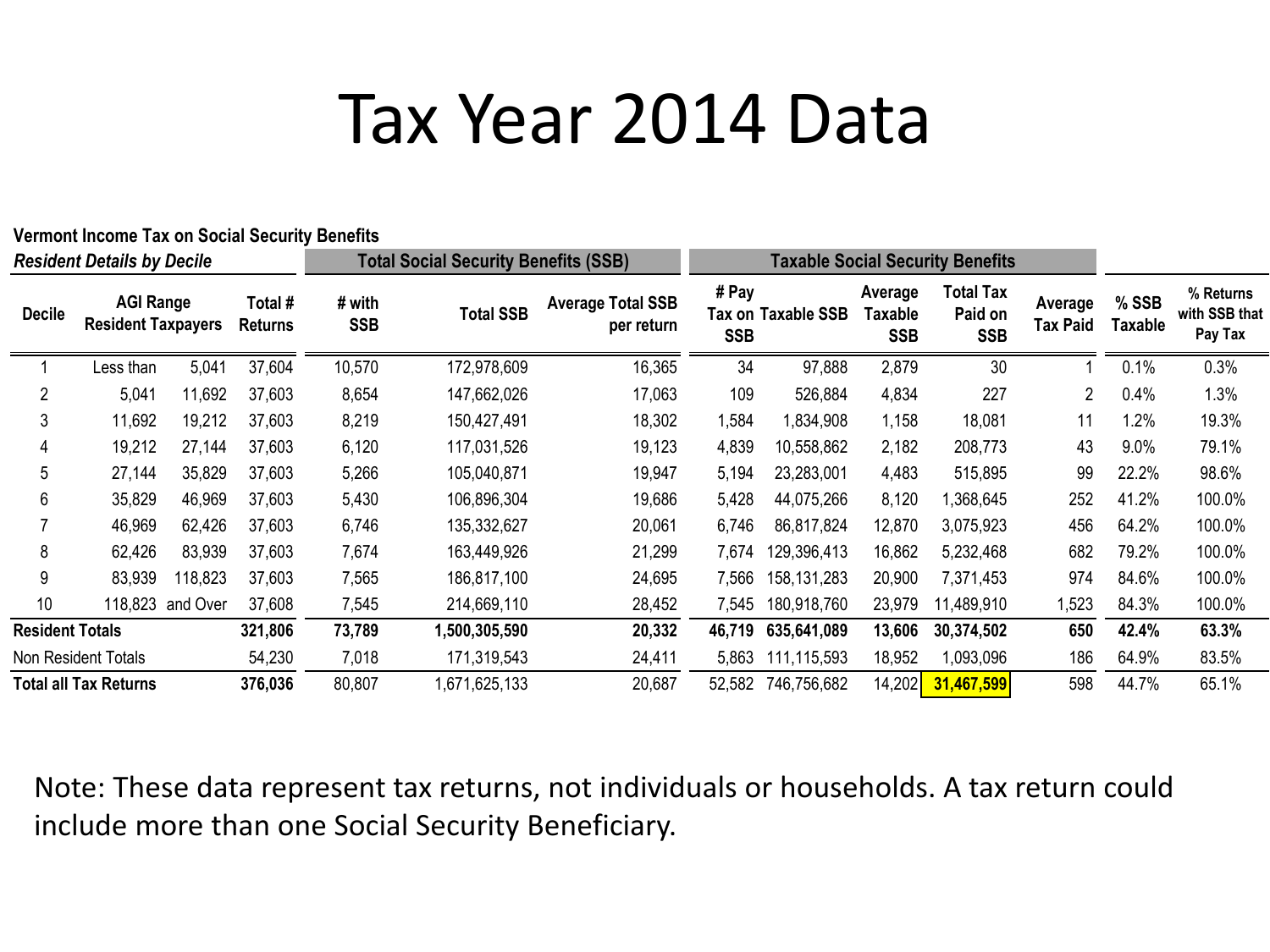## What do other states do?

- 9 with no state individual income tax
- 28 with a full exemption of SSB
- 5 with no exemption beyond Federal exemption
- 8 with a partial exemption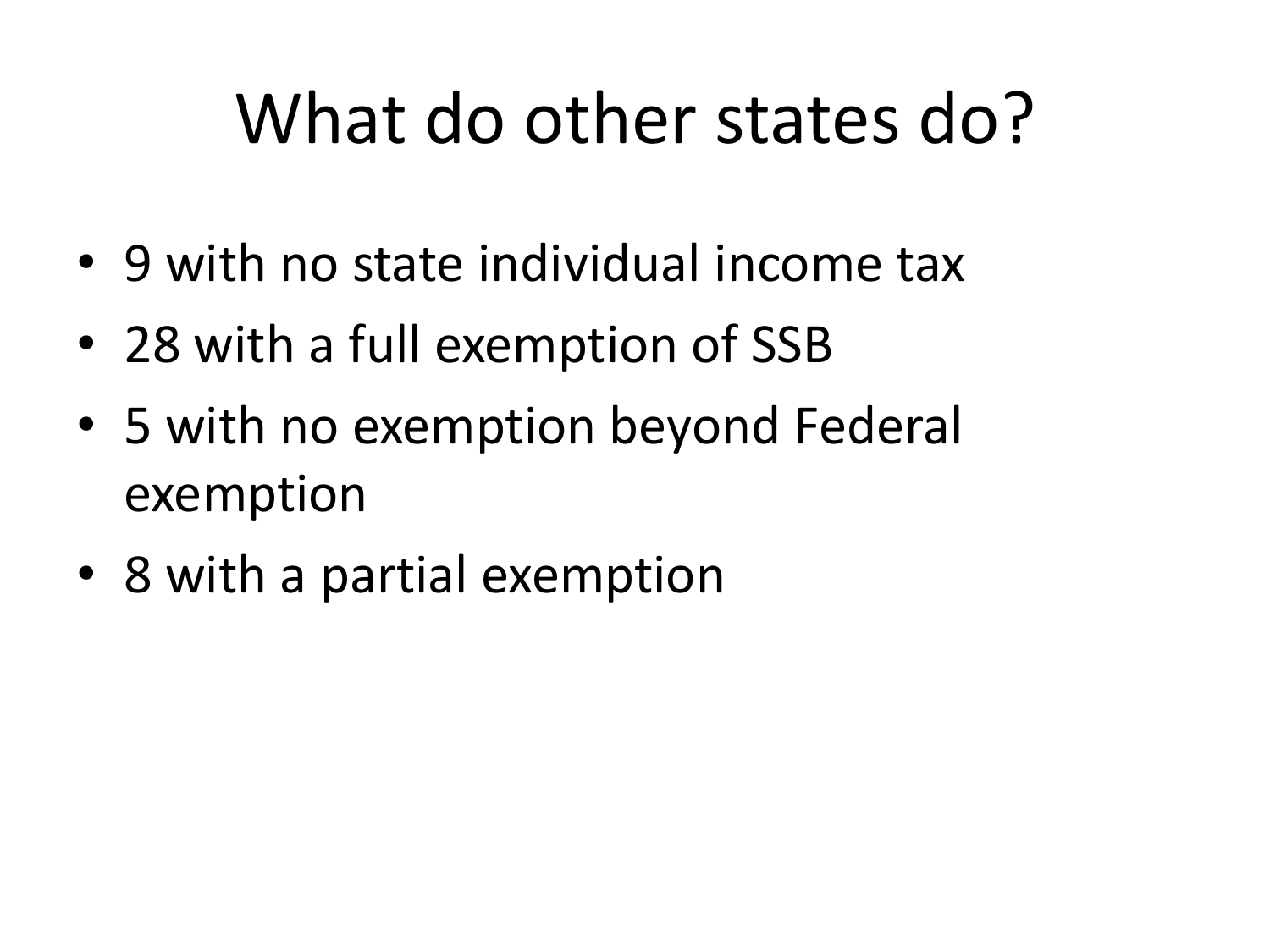## What do other states do?

| <b>Tax Treatment of Social Security Benefits</b> | <b>State</b>                                                                                                        |
|--------------------------------------------------|---------------------------------------------------------------------------------------------------------------------|
| No State Income Tax (9)                          | Alaska, Florida, Nevada, New Hampshire, South Dakota,                                                               |
|                                                  | Tennessee, Texas, Washington and Wyoming (Note NH<br>and TN tax interest and dividend income)                       |
| Social Security Benefits Exempt (28 and DC)      | Alabama, Arizona, Arkansas, California, Delaware, DC,<br>Georgia, Hawaii, Idaho, Illinois, Indiana, Iowa, Kentucky, |
|                                                  | Louisiana, Maine, Maryland, Massachusetts, Michigan,                                                                |
|                                                  | Mississippi, New Jersey, New York, North Carolina,<br>Ohio, Oklahoma, Oregon, Pennsylvania, South Carolina,         |
|                                                  | Virginia, and Wisconsin                                                                                             |
| Same as Federal (5)                              | Minnesota, New Mexico, North Dakota, Vermont and                                                                    |
| based on income level                            | West Virginia                                                                                                       |
| Partial Exemption (8)                            | Colorado, Connecticut, Kansas, Missouri, Montana,                                                                   |
| based on income level or age                     | Nebraska, Rhode Island, and Utah                                                                                    |

#### **Partial Exemption State Details**

| <b>State</b> | <b>Social Security Benefits Tax Treatment</b>                                    |
|--------------|----------------------------------------------------------------------------------|
| Colorado     | Age 55-64 up to \$20,000 pension income - including SS benefits -- are exempt.   |
|              | Age 65+ up to \$25,000 pension income - including SS benefits -- are exempt.     |
| Connecticut  | AGI < \$60K MFJ and \$50K single no tax on Social Security benefits              |
|              | AGI > than those thresholds exempt the difference between the amount included    |
|              | for federal income tax purposes and the lesser of 25% of the excess of the       |
|              | taxpayer's MAGI                                                                  |
| Kansas       | AGI < \$75K all Social Security benefits exempt                                  |
| Missouri     | AGI <\$100K MFJ and \$85K Single all Social Security benefits exempt             |
| Montana      | AGI < \$25K Single; \$32K HOH and MFJ all SS benefits exempt                     |
| Nebraska     | AGI < \$43K Single; \$58K MFJ all Social Security benefits exempt                |
| Rhode Island | AGI < \$80K Single; HOH or Separate; \$100K MFJ all SS benefits exempt           |
| Utah         | Utah taxpayers may be able to claim a retirement tax credit of up to \$450 under |
|              | age 65 and \$900 over age 65. Previously, an income exclusion was allowed        |
|              | taxpayers age 65 or over, and a deduction of retirement income received was      |
|              | allowed taxpayers under the age of 65. The credit will be phased out by a        |
|              | percentage of the excess modified gross income, over a certain amount based on   |
|              | filing status.                                                                   |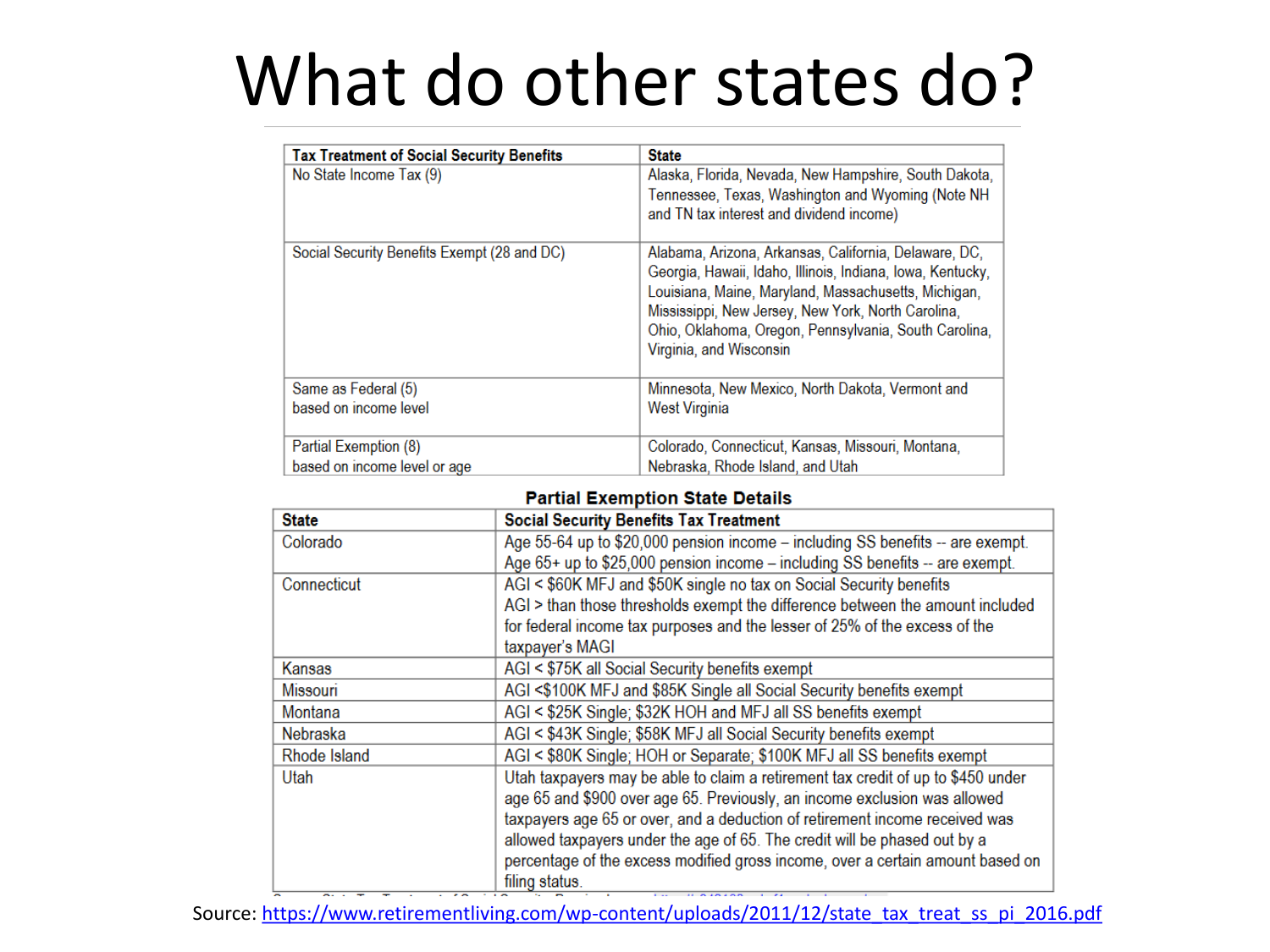## Important considerations

- Vermont has an aging population
	- Social security beneficiaries and total amount of benefits will grow.
- Rising real incomes over time mean that new beneficiaries will likely have larger benefits.
- As incomes grow over time, the Federal exemption will decrease.

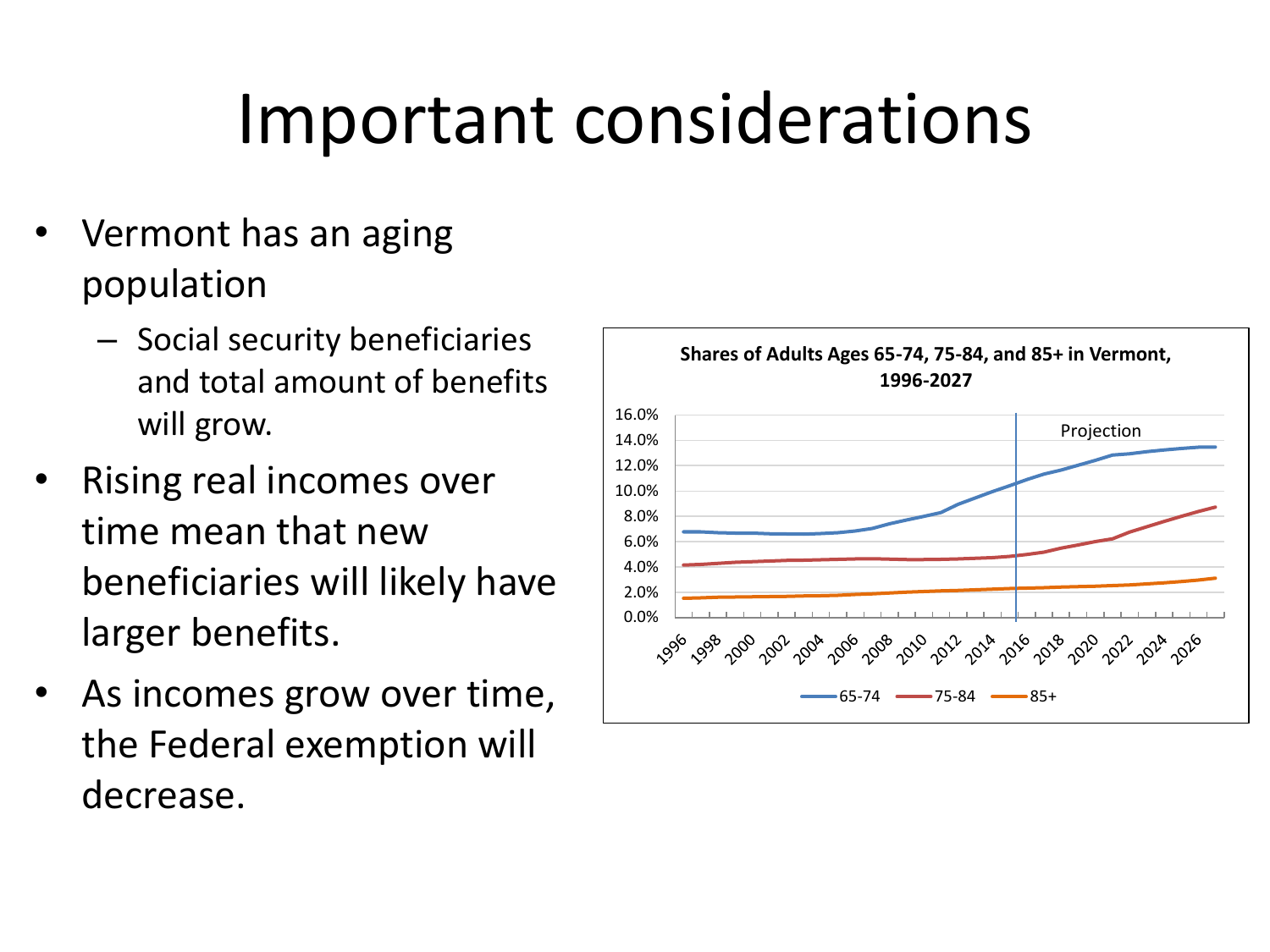## Proposal

- Exemption of taxable Social Security benefits based upon AGI (including Social Security)
	- Governor's proposal phased in over 3 years

| Table 2: Exemption by Filing Status and Income |                   |                       |  |  |  |
|------------------------------------------------|-------------------|-----------------------|--|--|--|
| <b>Filing Status</b>                           | <b>AGI</b>        | <b>Benefit?</b>       |  |  |  |
|                                                | \$0-\$45K         | <b>Full Exemption</b> |  |  |  |
| Single/Separate/Widows/HoH                     | \$45K-\$55K       | <b>Phaseout Range</b> |  |  |  |
|                                                | Amounts $>= $55K$ | No Exemption          |  |  |  |
|                                                | \$0-\$60K         | <b>Full Exemption</b> |  |  |  |
| <b>Married Joint Filers</b>                    | \$60K-\$70K       | <b>Phaseout Range</b> |  |  |  |
|                                                | Amounts $>= $70K$ | <b>No Exemption</b>   |  |  |  |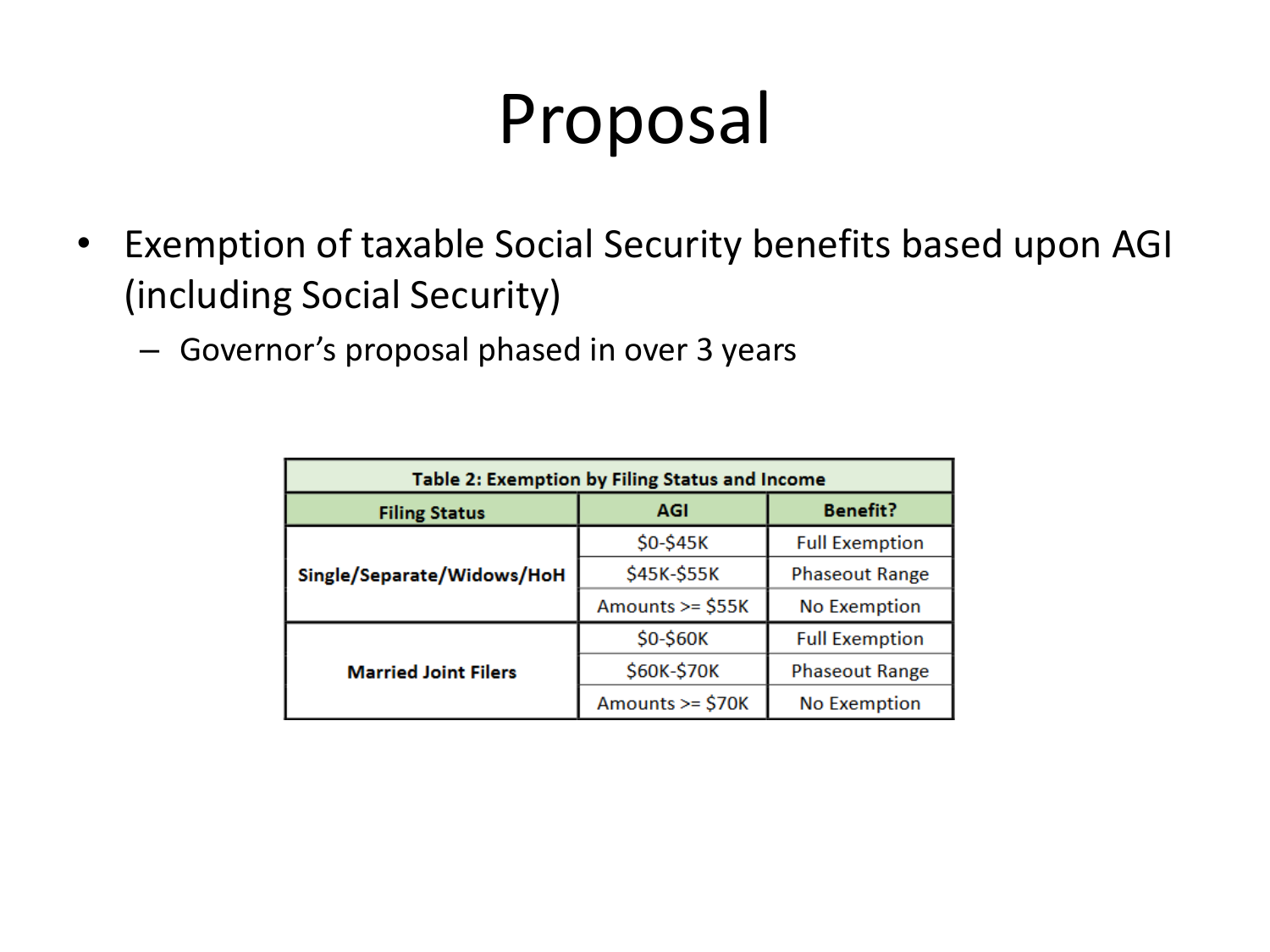## Tax Impacts of Proposal

| Tax Impacts of Social Security Exemption in H.911 |           |                             |                    |                          |  |
|---------------------------------------------------|-----------|-----------------------------|--------------------|--------------------------|--|
|                                                   |           | <b>Total Revenue Impact</b> |                    |                          |  |
| <b>AGI Group</b>                                  |           | (in Millions)               | Average Tax Change | Change in Effective Rate |  |
| \$0                                               | \$5,000   | \$0.0                       |                    |                          |  |
| \$5,000                                           | \$10,000  | \$0.0                       |                    |                          |  |
| \$10,000                                          | \$15,000  | \$0.0                       |                    |                          |  |
| \$15,000                                          | \$20,000  | \$0.0                       | $-$ \$31.25        | $-0.01%$                 |  |
| \$20,000                                          | \$25,000  | \$0.1                       | $-$ \$64.44        | $-0.03%$                 |  |
| \$25,000                                          | \$30,000  | \$0.2                       | $-$102.19$         | $-0.04%$                 |  |
| \$30,000                                          | \$35,000  | \$0.3                       | $-$134.56$         | $-0.05%$                 |  |
| \$35,000                                          | \$40,000  | \$0.5                       | $-$180.74$         | $-0.08%$                 |  |
| \$40,000                                          | \$45,000  | \$0.7                       | $-$ \$255.70       | $-0.11%$                 |  |
| \$45,000                                          | \$50,000  | \$0.8                       | $-$ \$293.70       | $-0.12%$                 |  |
| \$50,000                                          | \$60,000  | \$1.3                       | $-$ \$318.87       | $-0.10%$                 |  |
| \$60,000                                          | \$75,000  | \$0.7                       | $-$236.75$         | $-0.04%$                 |  |
| \$75,000                                          | \$100,000 | \$0.0                       |                    |                          |  |
| \$100,000                                         | \$125,000 | \$0.0                       |                    |                          |  |
| \$125,000                                         | \$150,000 | \$0.0                       |                    |                          |  |
| \$150,000 Infinity                                |           | \$0.0                       |                    |                          |  |
| Total                                             |           | \$4.8                       |                    | $-0.02%$                 |  |

- Notes: Based upon 2014 tax year data
	- Cost of the SS provision different depending on rate schedules in proposals and other provisions